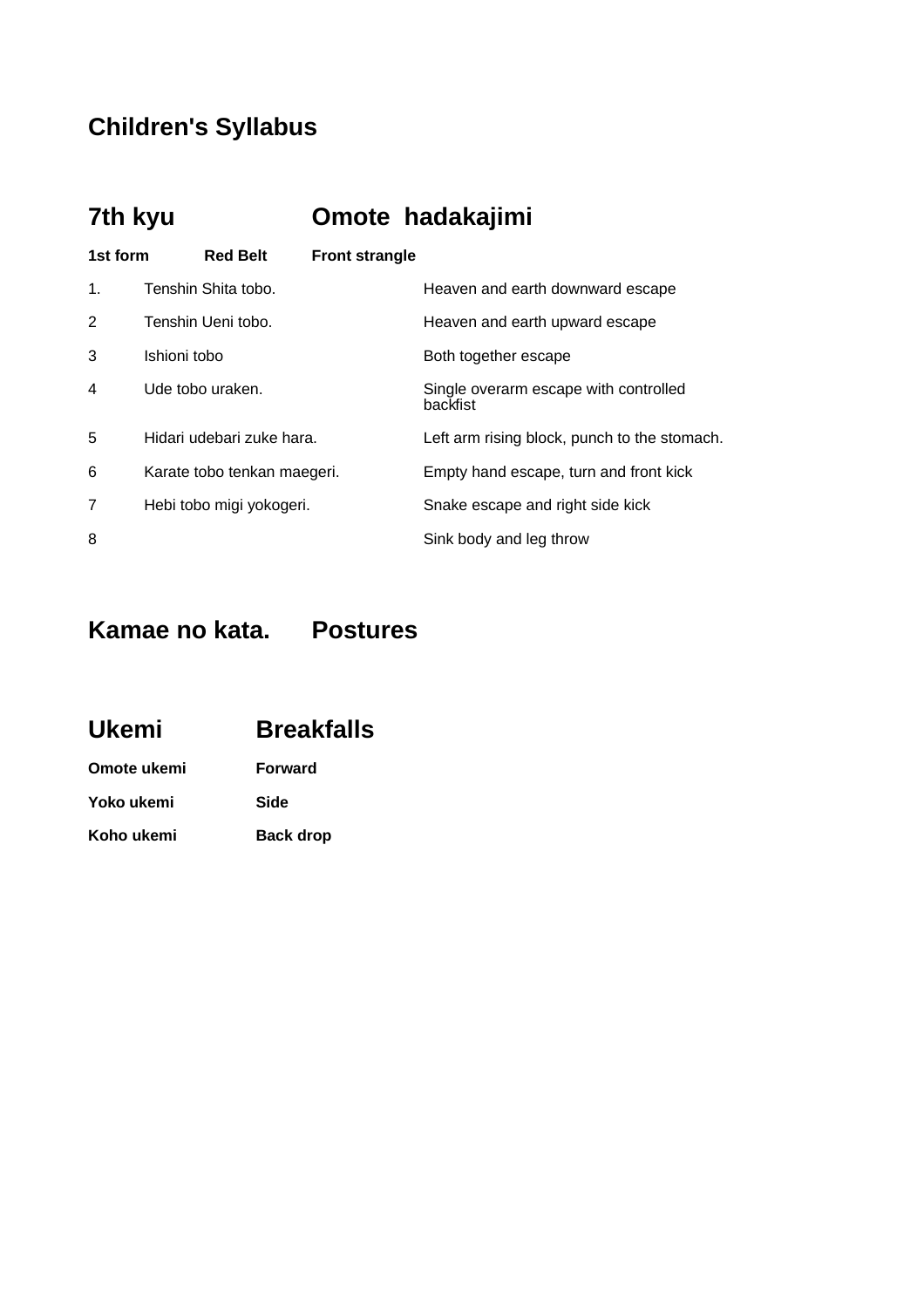# **DOJO ETEQUETTE**

ALWAYS BOW ON ENTERING AND LEAVING THE DOJO AND THE TATAMI (MAT AREA)

BOW TO YOUR PARTNER BEFORE BEGINING AND AFTER TRAINING

ALWAYS ADDRESS YOUR TEACHER AS SENSEI AND BOW

DO NOT ENTER OR LEAVE THE MAT ARE WITHOUT PERMISSION FROM SENSEI.

IF YOU NEED TO ATTRACT ATTENTION, GO TO THE EDGE OF THE MAT, KNEEL AND RAISE YOUR HAND

ALWAYS ENSURE YOUR GI IS CLEAN AND PRESSED

DO NOT WEAR SHOES OR JEWELRY ON THE MAT

REPORT ANY INJURY YOU MAY HAVE BEFORE TRAINING OR IMMEDIATELY IF IT HAPPENS DURING TRAINING.

ALWAYS TREAT OTHER PEOPLE THE WAY YOU WISH TO BE TREATED, WITH RESPECT.

## **ALWAYS OBEY YOUR PARENTS AND KEEP YOUR BEDROOMS TIDY**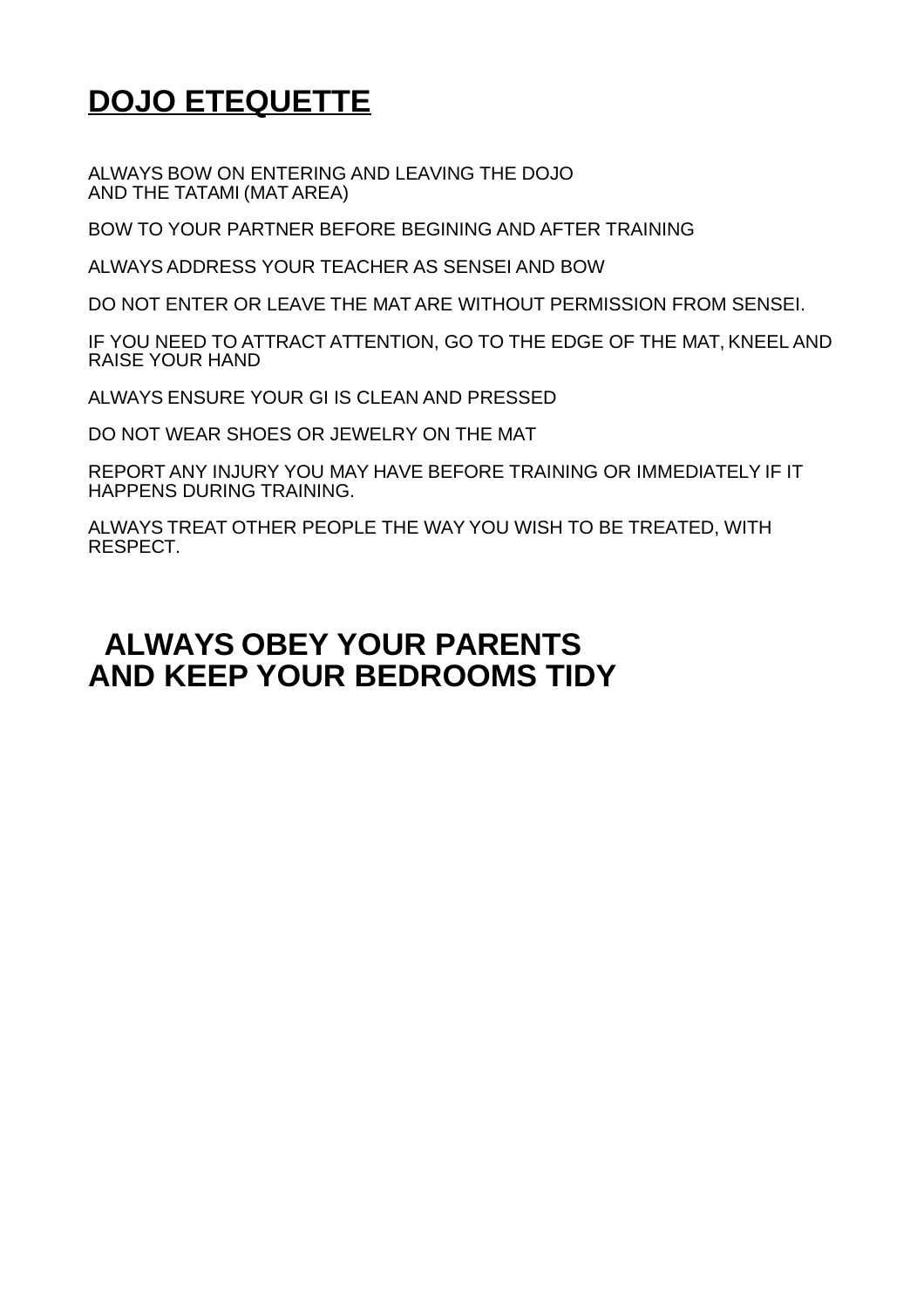### **6th Kyu Omote hadakjimi osotogeri**

### **2nd form Yellow belt Front strangle with leg sweep.**

Begin this form as in the first form applying the first seven techniques, with the inclusion of leg trip take down (osoto geri) to the floor. Each technique must be completed by use of Sode osakomi. Holding the right sleeve of uke's gi

### **Dachi. Stances**

| Uma   | Horse |
|-------|-------|
| Neko  | Cat   |
| Tsuru | Crane |
| Kaeru | Frog  |
| Hebi  | Snake |

### **Ukemi**

| Ushiro zempo ukemi | <b>Backward rolling break fall</b> |
|--------------------|------------------------------------|
| Zenpo ukemi.       | Forward rolling break fall         |

**Kamae no kata. Postures**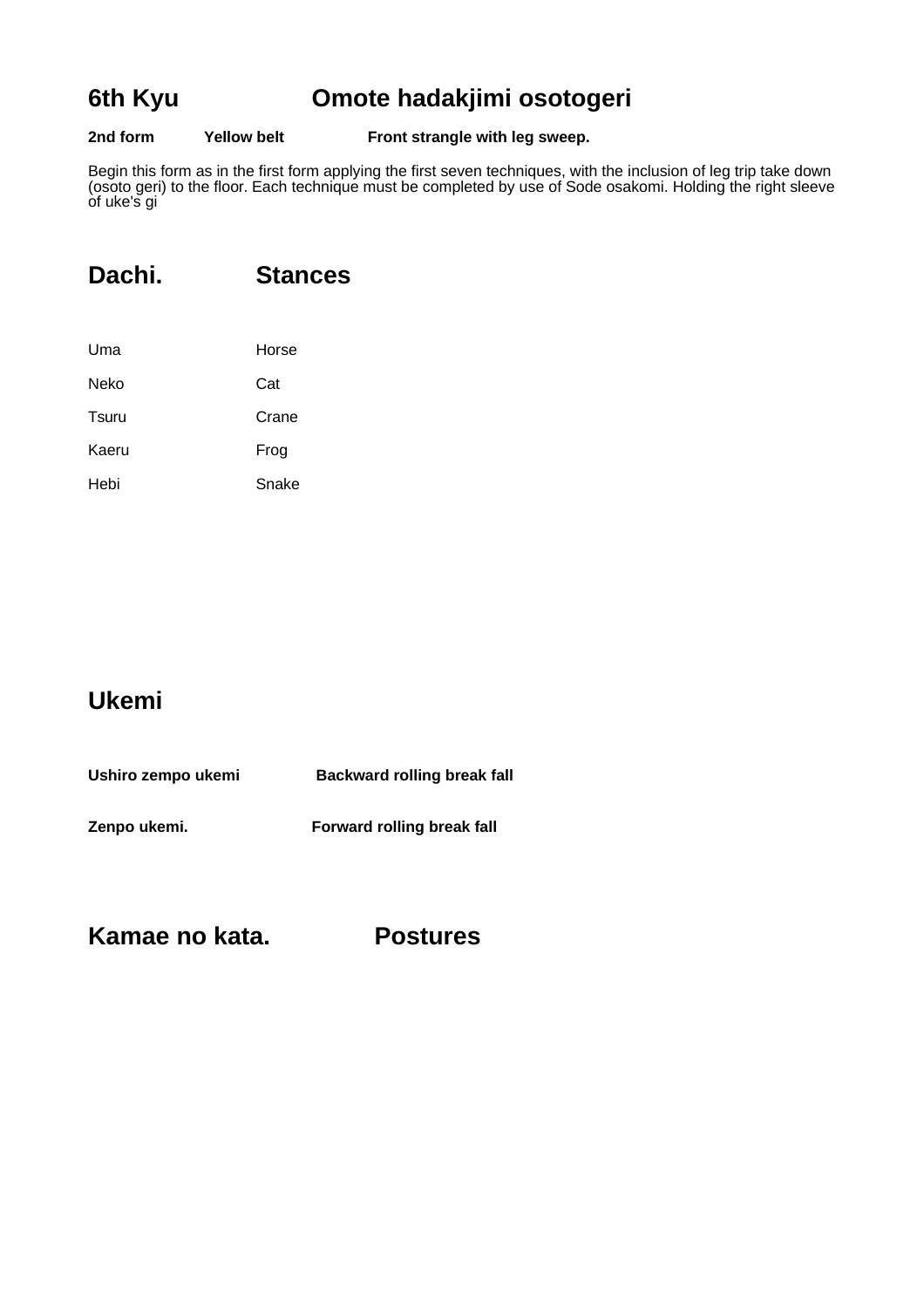### **5th Kyu.**

**3rd form Orange belt Front strangle, lapel grab with leg sweep.**

**Begin this form as in the first form applying the first seven techniques, with the inclusion of leg trip take down to the floor. Each technique must be completed by use of the following hold downs.**

### **Straight arm bar, chin hold**

Straight arm bar and head lock

Folded arm lock

Reverse straight arm lock

Straight arm Fig 4 lock

Straight arm push

Shoulder/wrist lock

Leg lock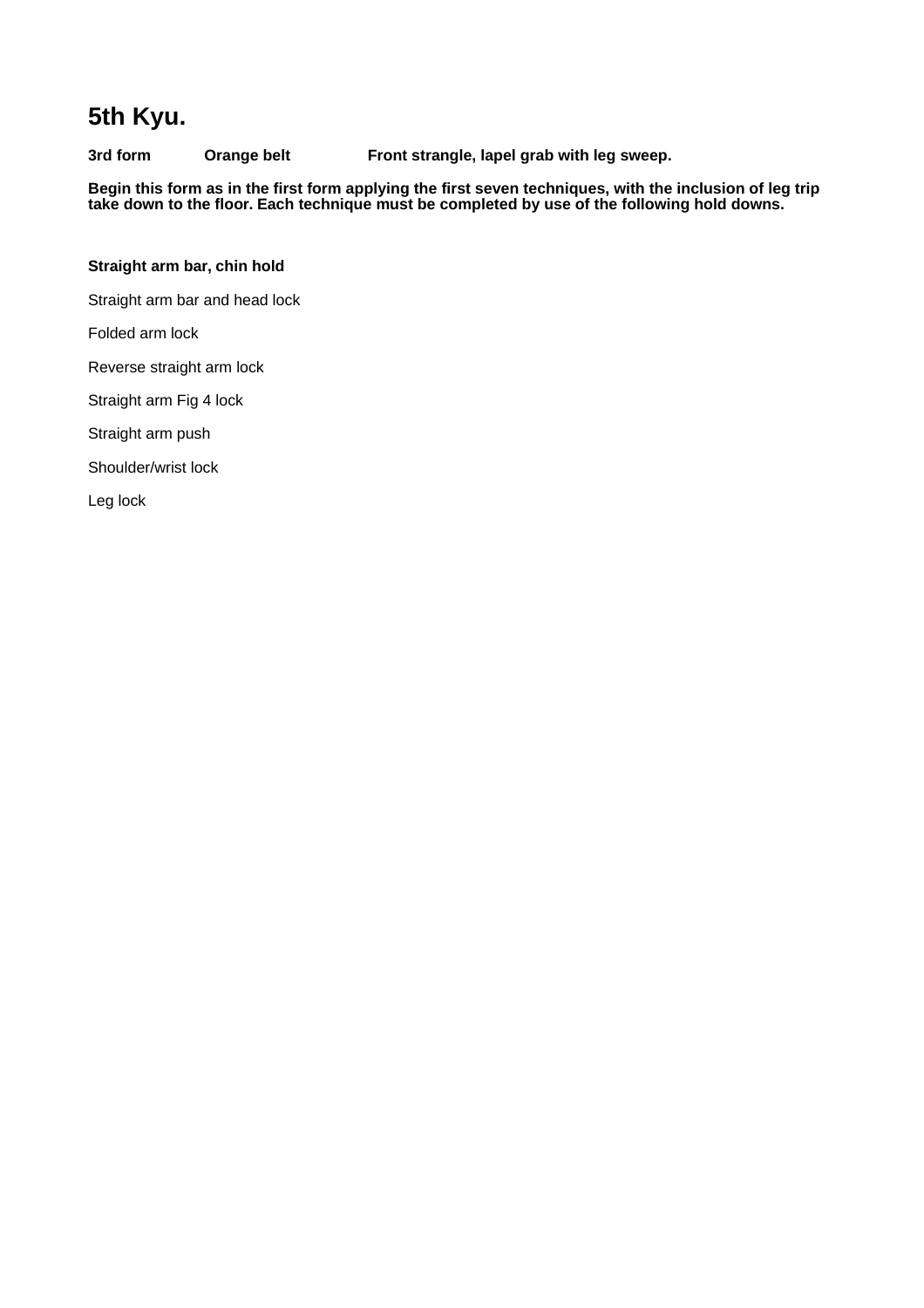### **4th Kyu**

**4th form Green belt Single lapel grab/strangle, escape and take down. Round punch to the head. Block/evade**

**Escapes as previous forms take down to include the following throws in no particular order**

| Koshi Guruma         | <b>Hip Wheel</b>         |
|----------------------|--------------------------|
| Oqoshi               | <b>Major Hip Throw</b>   |
| <b>Ippon Seonage</b> | One armed shoulder throw |
| <b>Suiki Nage</b>    | <b>Scooping throw</b>    |

### **Basic Nunchaku skills.**

**Safe handling and distance must be observed at all times.**

Single hand block, Double overhand block **Stance** Figure eight cut Reverse cut Downward strike

All skills must be performed left and right handed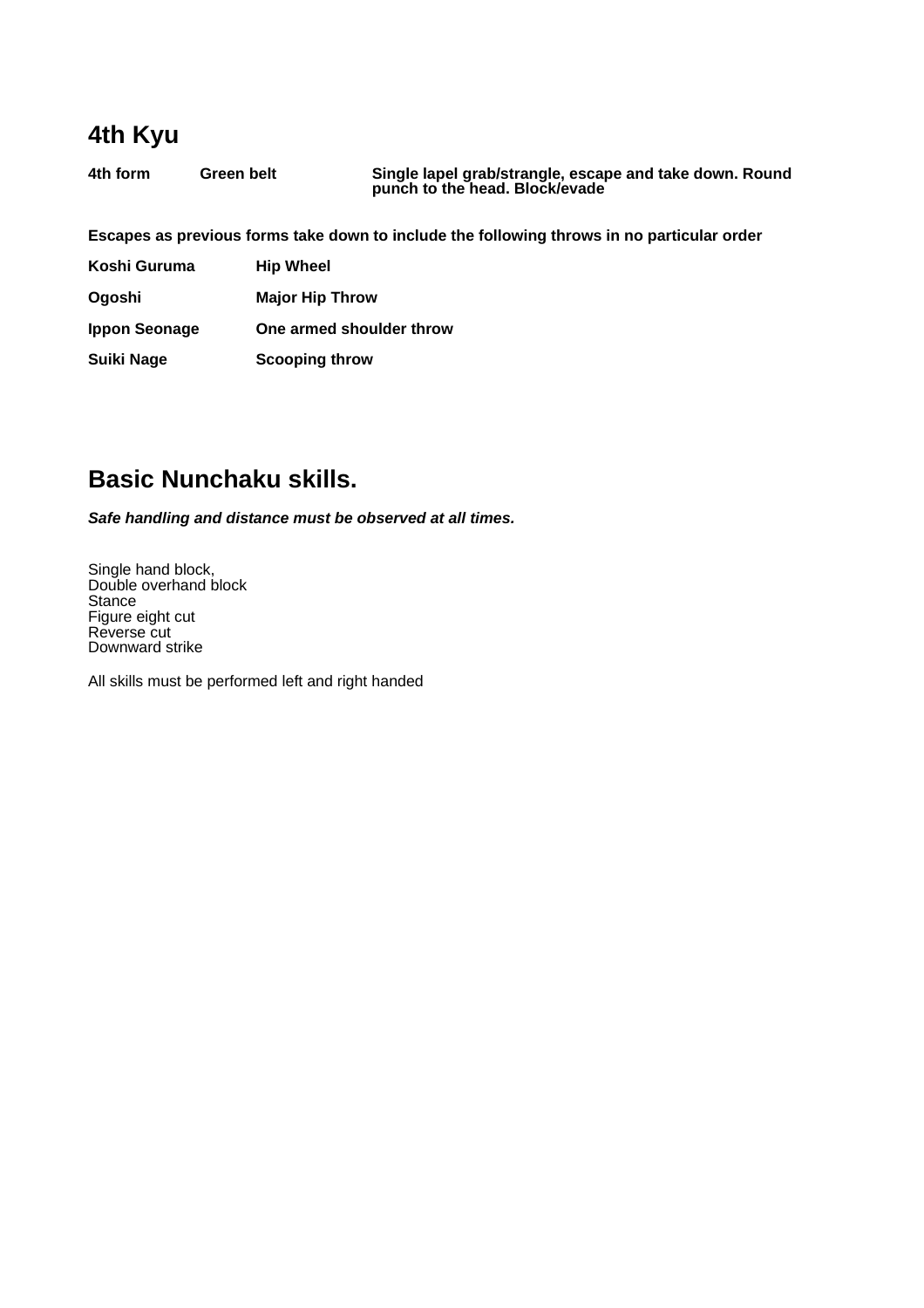# **3rd Kyu Ushiro hadakajimi kubi mochi ATEMI**

**6th form Purple belt Rear Strangle and wrist grab** 

All defences in this form include atemi (hand strikes) Koshiguruma (hip wheel) and morote seonage (two arm shoulder throw). Escape under arm and turn inside uke.

| 1              | Menzuki koshiguruma.      | Head strike hip wheel                      |
|----------------|---------------------------|--------------------------------------------|
| 2              | Uchi hara koshiguruma.    | Strike to the stomach hip wheel            |
| 3              | Shomenunchi koshiguruma.  | Chop to the front of head hip wheel        |
| $\overline{4}$ | Yokomenuchi koshigurum.   | Side chop to the head hip wheel            |
| 5              | Empi uraken koshiguruma.  | Elbow strike back fist hip wheel           |
| 6              | Menzuki morotesoenage.    | Strike to the head two hand shoulder throw |
| 7              | Uchi hara moroteseonage.  | Strike to stomach two hand shoulder throw  |
| 8              | Shomenuchi moroteseonage. | Chop to the head half shoulder throw       |

Students to show knowledge of basic anatomy for the purposes of atemi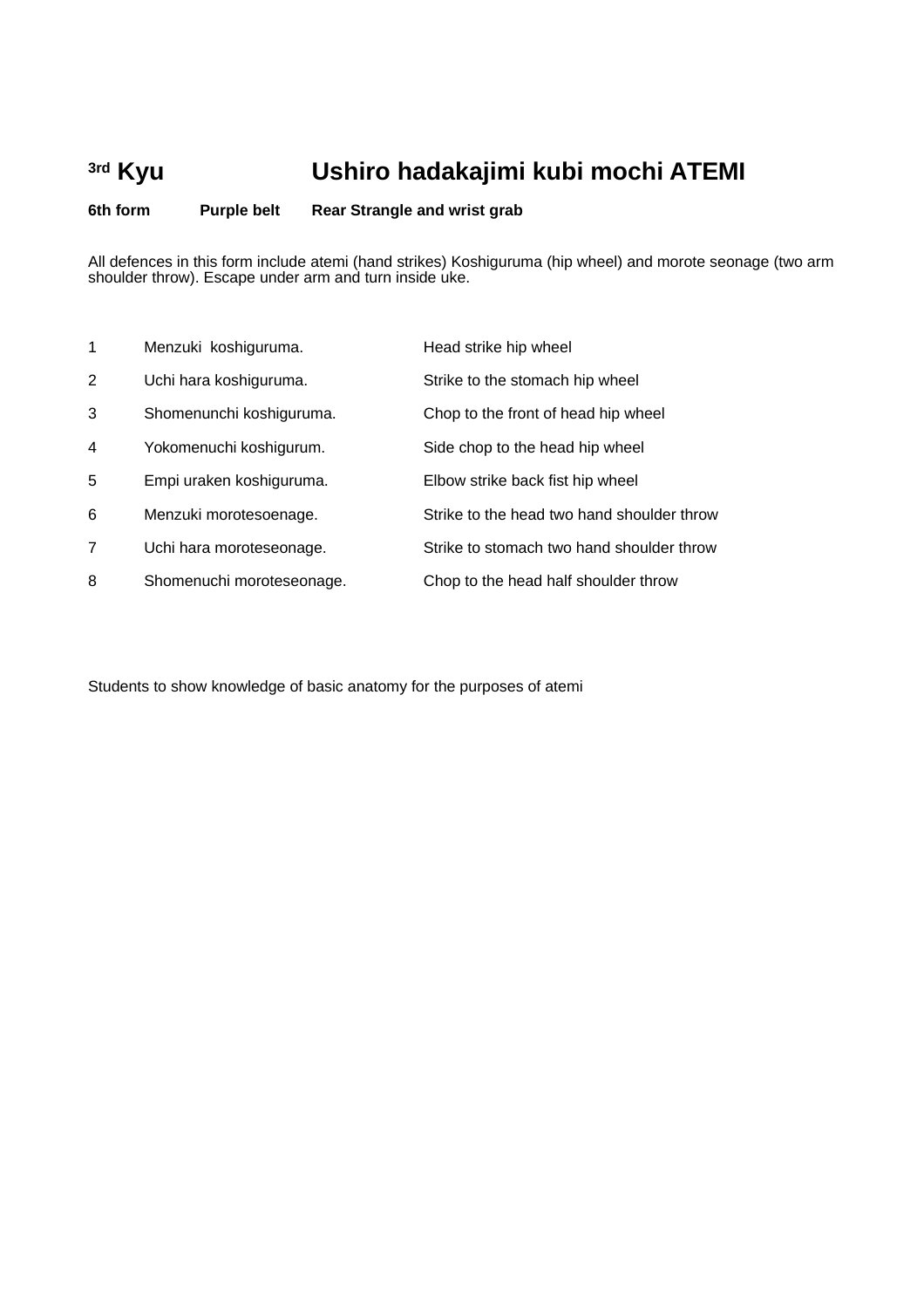### **2nd Kyu Ushiro hadakajimi Kubi mochi**  *GERI*

**5th form Blue belt Rear strangle and wrist grab.**

All defences in this form including geri (kicks) and ogoshi (major hip throw) Escape bringing left arm over and turning outside and exit outside the arm.

| 1 | Maegeri ogoshi.            | Front kick and hip throw                      |
|---|----------------------------|-----------------------------------------------|
| 2 | Yokogeri ogshi.            | Side kick and hip throw                       |
| 3 | Mawashigeri ogoshi,.       | Roundhouse kick and hip throw                 |
| 4 | Hokkugeri ogoshi.          | Hook kick and hip throw                       |
| 5 | Mawashi hitsuigeri ogoshi. | Stomach knee strike and hip throw             |
| 6 | Maegeri ippon seonage.     | Front kick and one arm shoulder throw         |
| 7 | Yokogeri ippon seonage.    | Side kick and one arm shoulder throw          |
| 8 | Mawashigeri ippon seonage. | Roundhouse kick and one arm shoulder<br>throw |